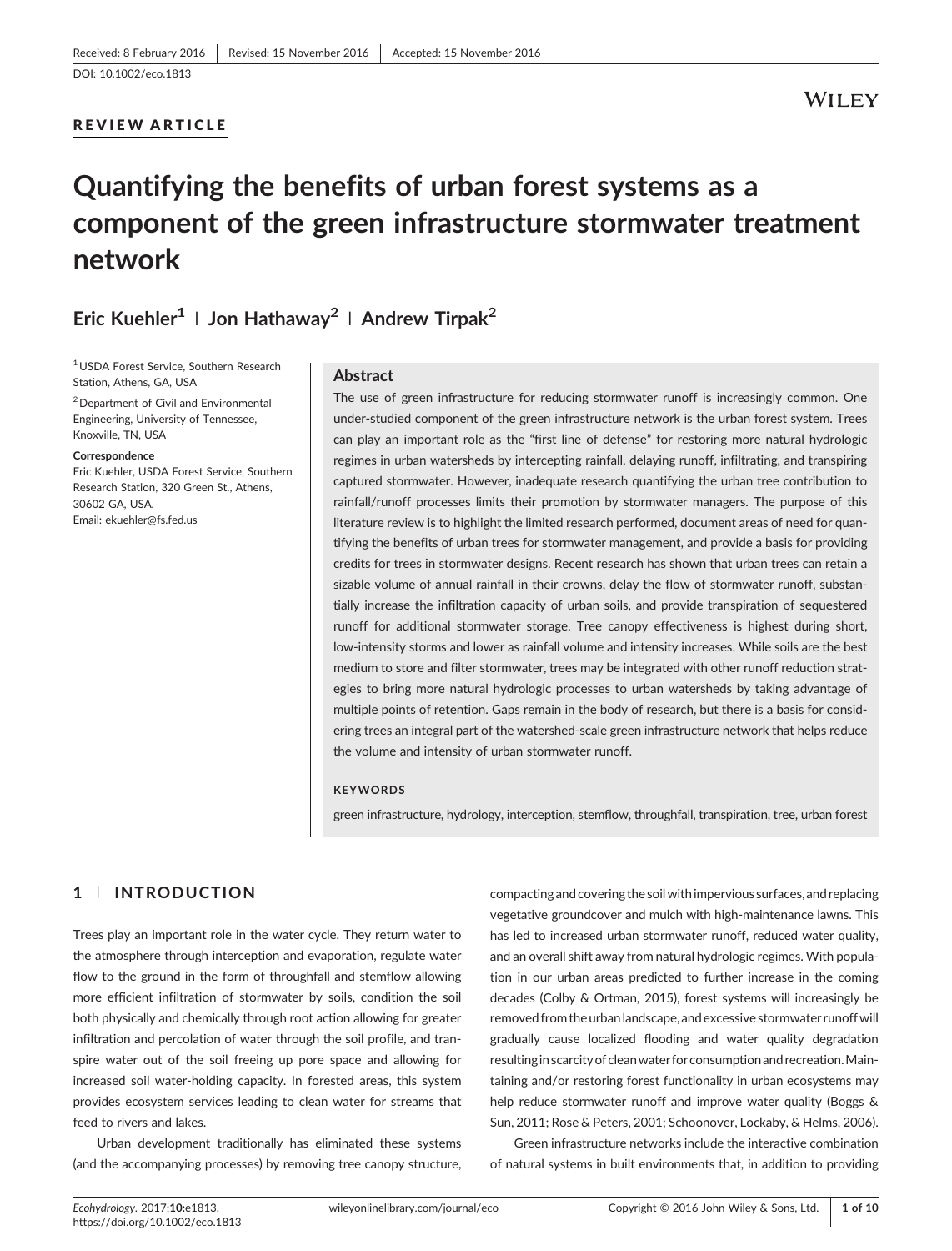numerous other ecosystem services, act to manage stormwater runoff. It is understood that trees and/or forests may not be appropriate for all land uses in a city; however, the urban environment can be designed or retrofitted to be more accommodating to trees and natural systems. Given adequate growing conditions, trees and the urban forest system may be useful to stormwater managers and design engineers to help them manage and mitigate the effects of stormwater runoff. The purpose of this literature review is to (a) highlight research performed to quantify stormwater runoff mitigation benefits supplied by urban trees, (b) to provide areas of need for future study to better understand how trees contribute to more natural hydrology in urban watersheds, and (c) to influence policy by providing a basis for taking credits for trees in stormwater designs.

This review is focused solely on the benefits directly attributable to trees for urban stormwater management and thus does not include discussion of riparian system interactions with streams, or tree contributions to other green infrastructure practices such as bioretention or stormwater wetlands, both of which are critical and worthy of study in their own right. Many studies of tree influence on hydrology are performed at the site scale; thus, this is the primary focus of this review. Where possible, the effects of these local processes on watershed scale hydrology are presented, but literature in this area is largely lacking.

#### 2 | TREE CANOPY AND RAINFALL RETENTION

At the site scale, the tree canopy (i.e., leaves and branches) is often the first point of contact for rainfall. It acts to intercept and facilitate evaporation of captured water and prevent it from reaching the ground and becoming runoff. Despite relatively limited study in urban areas, quantification of rainfall interception by tree canopy in natural forests has been performed extensively around the world (Sun & Lockaby, 2012). Typically, conifer forests intercept and evaporate 20–40% of annual rainfall while deciduous forests intercept 10–20% (Xiao, McPherson, Ustin, Grismer, & Simpson, 2000). Known as interception loss, this retained percentage of rainfall does not contribute to stormwater runoff. However, Xiao et al. (2000) explained that tree canopy architecture (i.e., leaf area, leaf angle distribution, leaf surface characteristics) and tree spacing in these natural forests differ from open‐grown trees in urban settings and as such may not intercept as much rainfall under canopy as urban trees. Thus, investigation into research performed in a more similar environment is important.

Interception loss by tree canopy depends on many variables, including rainfall intensity and duration, climatic conditions (i.e., solar intensity, relative humidity, wind speed, and ambient temperature), and tree crown structure (Asadian & Weiler, 2009; Livesley, Baudinette, & Glover, 2014; Staelens, Schrijver, Verheyen, & Verhoest, 2008; Xiao et al., 2000). The amount of reported interception loss under open‐grown tree canopy, a more similar environment to that of urban settings compared to forest-based evaluations, ranges from less than 10% under citrus trees in southeast Florida during the summer, where rainfall volume and intensity can be great, (Li, Alva, Calvert, & Zhang, 1997) to more than 80% for coniferous trees in Vancouver, British Columbia, where rainfall intensity is relatively light (Asadian, 2010).

#### 2.1 | Leaf area

Leaf area is one factor that affects rainfall retention. Xiao et al. (2000) showed that open‐grown, evergreen cork oak (Quercus suber) canopy retained 27% of the gross winter precipitation compared to 15% for a leafless Bradford pear (Pyrus calleryana "Bradford") canopy over two separate winter seasons in a Mediterranean climate region in California. Staelens et al. (2008) also found that a mature, deciduous beech (Fagus grandifolia) with leaves retained 31% of the cumulative precipitation in leaf‐on periods compared to 10% in leaf‐off periods in Ghent, Belgium. Cumulatively, the tree canopy was reported to retain 21% of the rainfall over the 2‐year period. Comparing cumulative rainfall retention among three different tree species of varying sizes in Oakland, CA, Xiao and McPherson (2011) showed that a small, evergreen lemon tree (Citrus limon) retained relatively more rainfall (27.0%) than the medium-sized, deciduous sweetgum (Liquidambar styrciflua; 14.3%) and larger, deciduous ginkgo (Ginkgo biloba; 25.2%) during the October through May rainy season. They explained that the greater leaf surface area during the winter rainy season allowed the lemon tree to store a greater percentage of rainfall. Livesley et al. (2014) likewise found a positive relationship between leaf area and rainfall retention using two species of street trees common in Melbourne, Australia. They reported 44% annual rainfall retention for Eucalyptus nichollii (3.9 plant area index, PAI) compared with 29% retention for Eucalyptus saligna (3.0 PAI). They reason that planting trees with high leaf area over open, impervious surfaces could easily achieve 20% annual stormwater runoff reduction. In a semi‐arid, urban setting in the mountains of central Mexico, Guevara‐Escobar, Gonzalez‐Soza, Veliz‐Chavez, Ventura‐ Ramos, and Ramos‐Salinas (2007) reported that a weeping fig (Ficus benjamina) retained almost 60% of the gross precipitation over a 3‐ month period during the summer rainy season. They acknowledged that their results were much greater than those of others but explained that evaporation due to low‐relative humidity and high‐ambient temperatures attributed to the high-retention rate. In Coastal British Columbia, evergreen species, Douglas‐fir (Pseudotsuga menziesii) and Western red cedar (Thuja plicata), were also found to retain 49% and 61% cumulative gross precipitation, respectively (Asadian & Weiler, 2009). It was explained that this large percentage of retention was due to the long, low rainfall intensity events. Expanding rainfall retention rates to the urban forest canopy level, Inkilainen, McHale, Blank, James, and Nikinmaa (2013) calculated that the study area, having 67% tree canopy cover in a sub‐tropical climate in Raleigh, NC, retained between 9.1% and 10.6% of the cumulative rainfall during the 4‐month study period between late July and mid‐November. By averaging the means of each storm, they reported retention to be 19.9 or 21.4% assuming stemflow to be either 0.5% or 2.0% of throughfall, respectively. They explain that comparing stand‐level results, such as their study, with crown‐level results, such as mentioned above, would be faulty because they captured throughfall at random locations throughout the study area and not necessarily directly under tree canopy cover. As a result, they reported much lower retention percentages compared to the above crown‐based studies. In their study, percent canopy cover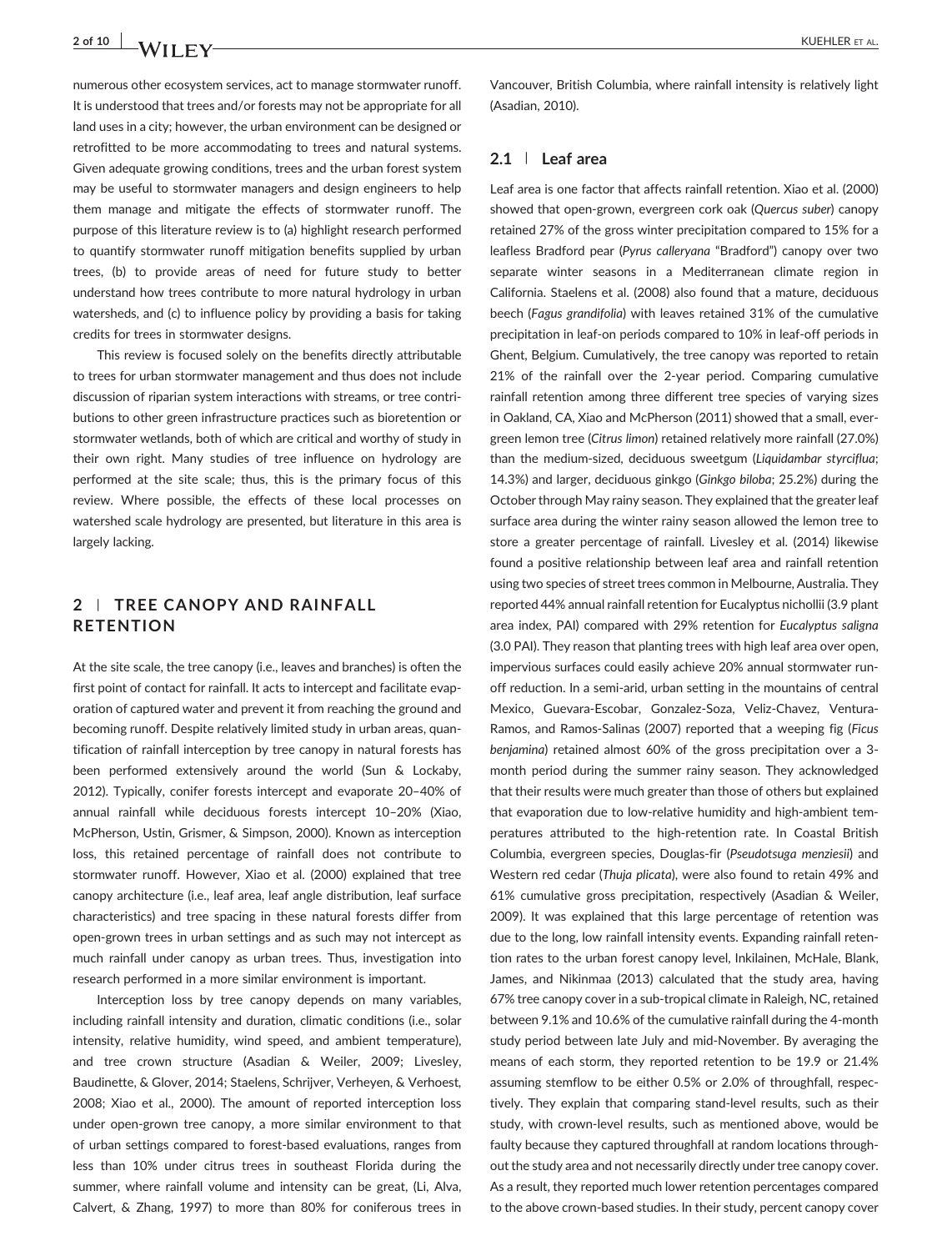statistically explained interception more so than leaf area index (LAI). Table 1 provides percentages of interception loss from urban or open‐grown trees from literature, where the influence of rainfall patterns is apparent and a critical explanatory variable for tree interception quantification.

#### 2.2 | Leaf storage capacity

Fundamentally, leaves have an approximate depth of water retention that ranges by species from 0.03 mm (or kg H<sub>2</sub>O m<sup>-2</sup> of one-sided leaf area; Aston, 1979) to 2.24 mm (Xiao & McPherson, 2016) when subjected to simulated rainfall events in the laboratory. Aston (1979) reported interception storage depth for common deciduous field species in Australia ranging from 0.03 mm for Eucalyptus viminalis and E. maculata to 0.18 mm for E. pauciflora. The lone evergreen species studied, Pinus radiata, was reported to have a mean depth of water storage of 0.08 mm. These values were recorded 2 min after the simulated rainfall had stopped, thus allowing excess water to drip from the leaves surfaces. The depth of foliar retention during the rainfall event for this study was calculated to be two to four times greater than what was reported based on drip rates from Keim, Skaugset, and Weiler (2006). Using deciduous forest species common to the Pacific Northwest, Acer macrophyllum and Alnus rubra, Keim et al. (2006) showed that foliage stored between 0.09 and 0.42 mm of rainfall during a simulated rain event. The three evergreen species studied (Thuja plicata, Pseudotsuga menziesii, and Tsuga heterophylla) showed greater depth of water retention compared to the deciduous species storing between 0.17 and 1.08 mm depending on rainfall intensity. Foliar rainfall retention was also shown to increase with increasing rainfall intensity but quickly fell to some steady‐state storage capacity after rainfall simulation stopped. This implies that a portion of rainfall is temporarily stored and not truly retained.

#### 2.3 | Leaf characteristics

Leaf architecture, morphology, and hydrophobicity seem to play a role in rainfall retention. Using 10 commonly found broadleaf street tree species from Davis, California, Xiao and McPherson (2016) reported mean leaf surface retention depths of 0.97 mm ranging from a minimum of 0.29 mm for Raywood ash (Fraxinus angustifolia Vahl "Raywood") to a maximum of 2.24 mm for Chinese pistache (Pistachio chinensis Bunge). These values may overestimate the depth of water that is retained as they are means taken from 12 sequential rainfall intensities ranging from 3.6 to 139.7 mm/hr. As with Keim et al. (2006), these values show that rainfall is temporarily stored. They explain that rigid, rough‐surfaced leaves tend to store greater volume of water than flexible, smooth surfaces. Raywood ash has flexible leaves with smooth surfaces that may contribute to its reduced water-holding ability, while Chinese pistache leaves are more rigid with rough surfaces. Holder (2013) also found in a rainfall simulation study using common Colorado tree species that leaf surface water storage was lower on leaves with higher leaf hydrophobicity, a measure of

**TABLE 1** Relevant urban or open-grown tree canopy and rainfall interception research

| <b>Species</b>                                                                              | <b>Reported rainfall</b><br>retention (%) | Foliage<br>present             | Crown<br>area index | Rainfall<br>intensity (mm/hr) | Location             | Reference                     |
|---------------------------------------------------------------------------------------------|-------------------------------------------|--------------------------------|---------------------|-------------------------------|----------------------|-------------------------------|
| Citrus                                                                                      | $6 - 9$                                   | Yes                            | a                   | $38 - 61^{b}$                 | Fort Pierce, FL      | Li et al. (1997)              |
| Citrus limon                                                                                | 27                                        | Yes                            | 3.0                 | $11 - 14^{b}$                 | San Francisco, CA    | Xiao and McPherson (2011)     |
| Eucalyptus nicholii                                                                         | 44                                        | Yes                            | 3.9                 | $14^f$                        | Melbourne, Australia | Livesley et al. (2014)        |
| Eucalyptus saligna                                                                          | 29                                        | Yes                            | 3.0                 | $14^f$                        | Melbourne, Australia | Livesley et al. (2014)        |
| Fagus grandifolia                                                                           | 31                                        | Yes                            | 5.5                 | $0.8, 1.6^c$                  | Ghent, Belgium       | Staelens et al. (2008)        |
| Fagus grandifolia                                                                           | 10                                        | No                             | $-{}^a$             | $0.6, 1.4^c$                  | Ghent, Belgium       | Staelens et al. (2008)        |
| Ficus benjamina                                                                             | 60                                        | Yes                            | $-$ a               | $1.2 - 20.3$                  | Queretaro City, Mex. | Guevara-Escobar et al. (2007) |
| Gingko biloba                                                                               | 38                                        | Seasonal                       | 5.2                 | $11 - 14^{b}$                 | San Francisco, CA    | Xiao and McPherson (2011)     |
| Liquidambar styraciflua                                                                     | 14                                        | Seasonal                       | 4.7                 | $11 - 14^{b}$                 | San Francisco, CA    | Xiao and McPherson (2011)     |
| Pyrus calleryana                                                                            | 15                                        | <b>No</b>                      | $a^2$               | $1 - 28$                      | Davis, CA            | Xiao et al. (2000)            |
| Pseudotsuga menziesii                                                                       | 49                                        | Yes                            | $a =$               | $1.1, 13.3$ <sup>c</sup>      | Vancouver, BC        | Asadian and Weiler (2009)     |
| Quercus suber                                                                               | 27                                        | Yes                            | 3.4                 | $1 - 28$                      | Davis, CA            | Xiao et al. (2000)            |
| Thuja plicata                                                                               | 61                                        | Yes                            | $-{}^a$             | $1.1,13.3^c$                  | Vancouver, BC        | Asadian and Weiler (2009)     |
| Coniferous-summer <sup>e</sup><br>Coniferous-winter<br>Deciduous-summer<br>Deciduous-winter | 81.7<br>71.4<br>67.1<br>45.8              | Yes<br>Yes<br>Yes<br><b>No</b> | a                   | 1.2                           | Vancouver, BC        | Asadian (2010)                |
| Variable (67% tree canopy cover)                                                            | 21 <sup>d</sup> 20                        | Seasonal                       | 1.9                 | $32 - 38^{b}$                 | Raleigh, NC          | Inkilainen et al. (2013)      |

<sup>a</sup>Crown area index not provided.

b<br>Painfall intensity not given; 90% confidence interval of rainfall intensity provided by NOAA Atlas 14 Point Precipitation Frequency Estimates for the 1-year, 60‐min rainfall event [\(http://hdsc.nws.noaa.gov/hdsc/pfds](https://doi.org/10.1002/eco.1813)).

<sup>c</sup>Average rainfall intensity over the period of study and maximum 60-min event intensity, respectively.

dStorm-based average assuming stemflow of 0.5% and 2.0%.

e Summer is defined as data collected between April and October, and winter is between November and March.

f Rainfall intensity not given; average recurrence interval of rainfall intensity for the 1‐year, 60‐min rainfall event provided by Australian Government, Bureau of Meteorology Rainfall IFD Data System [\(http://www.bom.gov.au/water/designRainfalls/ifd/\)](http://www.bom.gov.au/water/designRainfalls/ifd/).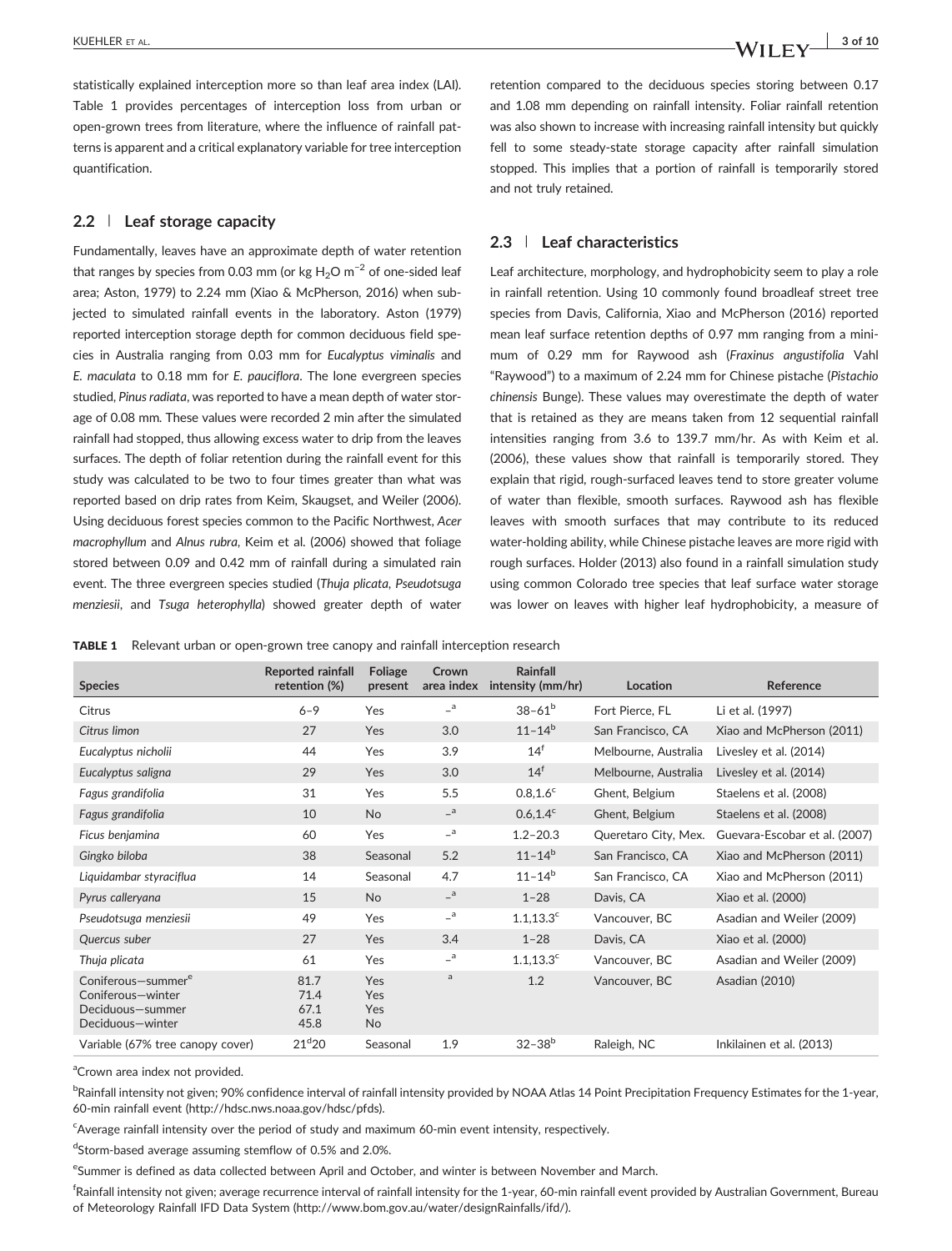4 of 10 **XA/TT TEX/** KUEHLER ET AL.

how repellent a water droplet is on the surface of leaves. He reported ranges from 0.13 mm for Catalpa speciosa to 0.21 mm for Ulmus pumilla after adjusting his results from two-sided to one-sided mean leaf surface retention by doubling his reported values. Table 2 shows depth of water on leaves and branches by species from published reports.

#### 2.4 Contribution of branches and stems

Tree branches and stems have also been found to intercept and store a significant volume of rainfall. Open-grown trees, as typically found in urban settings, have been found to have differing interception coefficients compared to rural forest trees due to crown architecture among other factors (Asadian & Weiler, 2009; Xiao et al., 2000). Urban trees typically have greater branch and stem bark area compared to trees in forested stands. Therefore, open‐grown trees tend to have greater crown volume or live crown ratio due to the lack of direct competition for sunlight (Smith, 1986). Xiao et al. (2000) reported that a 9‐year‐old, leafless Bradford pear (Pyrus calleryana "Bradford") retained 15% of the total winter rainfall. Open‐grown European beech (Fagus sylvatica) was reported to cumulatively retain 10% of rainfall over two winter seasons in Belgium when the tree was leafless (Staelens et al., 2008). In a laboratory rainfall simulation study, Xiao and McPherson (2016) reported that leafless stem samples from 10 deciduous, urban street tree species temporarily stored on average 0.25 mm (volume of water per unit of surface area) of rainfall during the event ranging between 0.14 and 0.36 mm. This was approximately 25% of the rainfall stored by the foliage of these samples.

#### 2.5 | Scaling hydrologic effects

Tree canopy with foliage typically retains the first 2–4 mm of rainfall (Livesley et al., 2014; Staelens et al., 2008; Xiao et al., 2000) depending on the amount of leaf area. Using this range of 2–4 mm for a large tree with an average crown diameter of 10 m yielding a projected canopy area of 314  $\text{m}^2$ , we could expect to retain 0.63 to 1.26  $\text{m}^3$  of rainfall per event. That is equivalent to 166 to 332 gallons of water. Greater leaf area within the crown provides greater rainfall interception (Aston, 1979; Livesley et al., 2014). As a result, very little rainfall will reach the ground under the tree canopy in small rainfall events. Although this amount (2–4 mm) seems small, runoff can occur with very little rainfall on impervious surfaces, as studies such as Pandit and Heck (2009) showed nearly all rainfall becomes runoff on asphalt with a shallow slope.

### 3 | TREE CANOPY AND RAINFALL **DETENTION**

The characteristic temporal distribution of rainfall for a given region can influence canopy interception. Rainfall patterns vary substantially across the world, with greater intensity observed in locations such as the Southeastern United States. It has been argued that with these types of storm events, increasing tree canopy cover will not increase rainfall retention appreciably (Inkilainen et al., 2013). For smaller, less intense storm events, trees with greater aboveground surface area are able to retain a larger percentage of rainfall; however, with prolonged and/or more intense storm events, rainfall is temporarily stored in the canopy and released gradually as throughfall or stemflow. During intense rainfall events, tree canopy can temporarily detain rainfall and gradually release it, thus delaying peak runoff to stormwater infrastructure and potentially increasing soil infiltration capacity (Asadian & Weiler, 2009; Keim et al., 2006; Livesley et al., 2014; Xiao et al., 2000).

As the surfaces in a tree's canopy approach their maximum holding capacity, throughfall and stemflow become critical processes. Throughfall is that portion of the intercepted rainfall that drips from the canopy of trees, and stemflow is the runoff that travels from the canopy to the ground via the tree stem. Both throughfall and stemflow contribute to delaying stormwater runoff.

Directing rainfall to a single point at the base of a tree via stemflow rather than throughout the projected canopy area as throughfall can be a useful urban stormwater runoff mitigation strategy. Usually, the base of urban trees interact with some permeable surface cover such as soil or mulch allowing runoff to infiltrate into the surrounding soil or be stored in the mulch layer. Stemflow volume has been shown to be greatly affected by bark texture (smoothness), branch angle, rainfall intensity, and windspeed (Carlyle‐Moses & Schooling, 2015; Herwitz, 1987; Livesley et al., 2014; Schooling & Carlyle‐Moses, 2015; Staelens et al., 2008; Xiao et al., 2000). Xiao et al. (2000) observed that stemflow accounted for approximately 15% of total rainfall on an open‐grown, evergreen oak species with rough bark texture compared to 8% for an open‐grown, leafless pear species with smooth bark. Staelens et al. (2008) likewise reported 8% of the cumulative annual rainfall went toward stemflow on a smooth‐ barked beech species. Differences were found between the in‐leaf and leafless periods ranging from 6.4% stemflow during the leaf‐on season to 9.5% during the leaf-off season. Using a larger sample size (37 trees) and more tree species (27 species) in an urban park, Schooling and Carlyle‐Moses (2015) showed great variability among species and rainfall depth classes. Over the 18‐month study period, stemflow accounted for approximately 3% of total rainfall for rain events greater than 10 mm. Generally, there was a positive relationship between rain depth class and stemflow percent. As the volume of rainfall increased a greater percentage of intercepted rainfall reached the ground as stemflow. Species demonstrating the greatest stemflow throughout the study included English columnar oak (Quercus robur columnar), Armstrong Freeman maple (Acer x freemanii "Armstrong"), and Riversii European beech (Fagus sylvatica "Riversii") which averaged approximately 10% stemflow for rain events greater than 5 mm. This is most likely due to their acute branch angles for the oak and maple and smooth bark with multiple codominant stems for the beech.

Throughfall by far makes up the greatest portion of rainfall interception by a tree canopy ranging from 29% under open‐grown, evergreen weeping fig trees in semiarid regions of Mexico with average rainfall intensity of 7.5 mm/hr to 93% under open‐grown citrus trees in Florida during the summer where rainfall intensity averages 49 mm/hr<sup>1</sup> (Guevara-Escobar et al., 2007; Li et al., 1997). This portion of the interception process has been shown to reduce rainfall intensity

<sup>&</sup>lt;sup>1</sup>No intensity data given in article; estimation based on NOAA Hydrometeorological Design Studies Center, Precipitation Frequency Data Server at [http://](http://hdsc.nws.noaa.gov/hdsc/pfds/pfds_map_cont.html?bkmrk=fl) [hdsc.nws.noaa.gov/hdsc/pfds/pfds\\_map\\_cont.html?bkmrk=fl](http://hdsc.nws.noaa.gov/hdsc/pfds/pfds_map_cont.html?bkmrk=fl)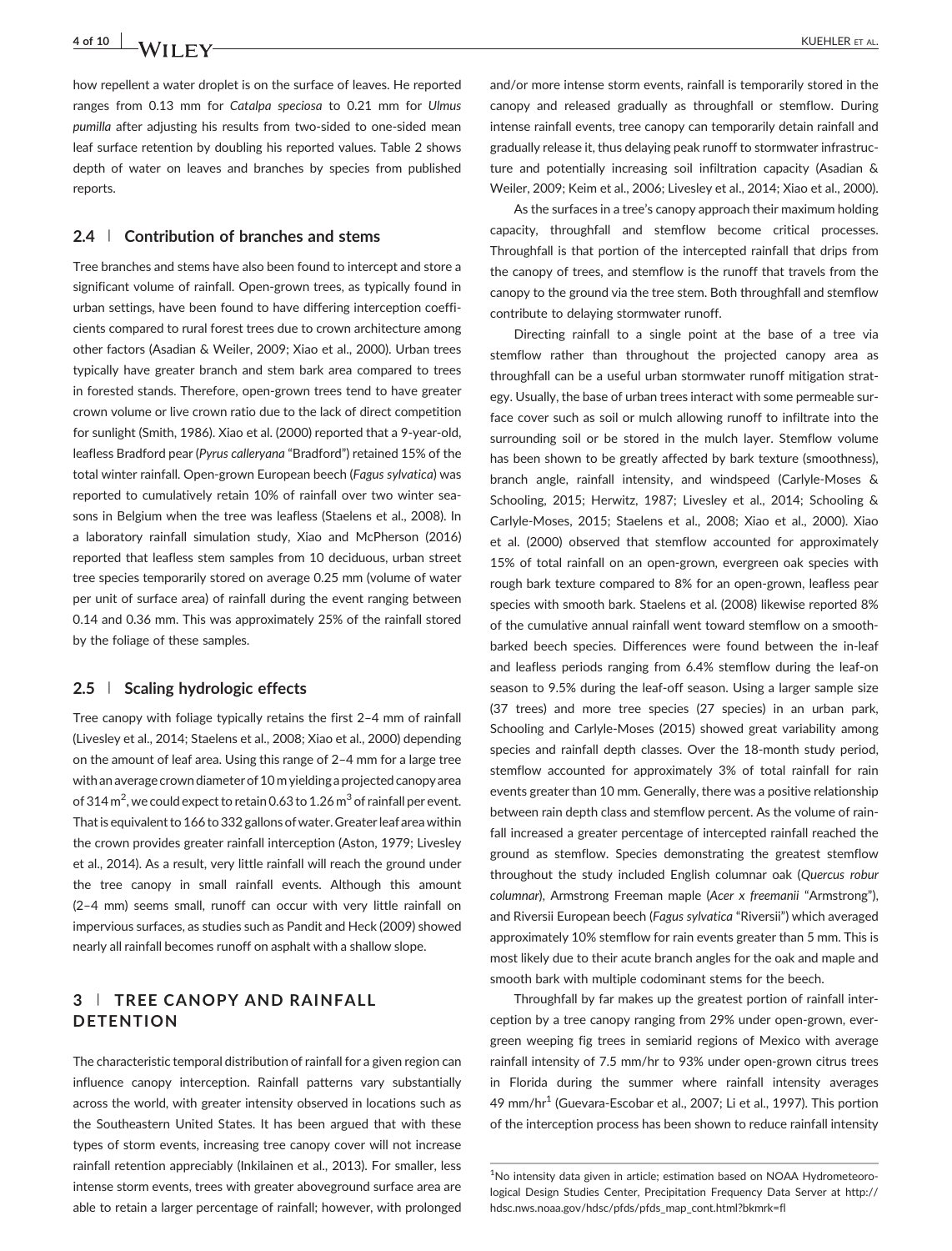TABLE 2 Reported depth of water storage and stem per unit area in stem and stem per unit area in stem per unit

| <b>Species</b>          | Foliage or<br><b>Branch</b> | Mean depth of water<br>storage (mm) | Origin of<br>plant material | Reference                 |
|-------------------------|-----------------------------|-------------------------------------|-----------------------------|---------------------------|
| Acacia longifolia       | Foliage                     | 0.08 <sup>a</sup>                   | Forest                      | Aston (1979)              |
| Acer macrophyllum       | Foliage                     | $0.18^{b}$                          | Forest                      | Keim et al. (2006)        |
| Acer saccharinum        | Foliage                     | 0.13 <sup>c</sup>                   | Urban                       | Holder (2013)             |
| Alnus rubra             | Foliage                     | 0.20 <sup>b</sup>                   | Forest                      | Keim et al. (2006)        |
| Catalpa speciosa        | Foliage                     | 0.13 <sup>c</sup>                   | Urban                       | Holder (2013)             |
| Celtis sinensis         | Foliage                     | 0.94                                | Urban                       | Xiao and McPherson (2016) |
| Celtis sinensis         | <b>Branch</b>               | 0.17                                | Urban                       | Xiao and McPherson (2016) |
| Cinnamomum camphora     | <b>Both</b>                 | 0.79                                | Urban                       | Xiao and McPherson (2016) |
| Eucalyptus cinerea      | Foliage                     | 0.11 <sup>a</sup>                   | Forest                      | Aston (1979)              |
| Eucalyptus dives        | Foliage                     | 0.07 <sup>a</sup>                   | Forest                      | Aston (1979)              |
| Eucalyptus globulus     | Both                        | 0.70                                | Urban                       | Xiao and McPherson (2016) |
| Eucalyptus maculata     | Foliage                     | 0.03 <sup>a</sup>                   | Forest                      | Aston (1979)              |
| Eucalyptus mannifera    | Foliage                     | 0.09 <sup>a</sup>                   | Forest                      | Aston (1979)              |
| Eucalyptus pauciflora   | Foliage                     | 0.18 <sup>a</sup>                   | Forest                      | Aston (1979)              |
| Eucalyptus viminalis    | Foliage                     | 0.03 <sup>a</sup>                   | Forest                      | Aston (1979)              |
| Fraxinus angustifolia   | Foliage                     | 0.75                                | Urban                       | Xiao and McPherson (2016) |
| Fraxinus angustifolia   | <b>Branch</b>               | 0.25                                | Urban                       | Xiao and McPherson (2016) |
| Fraxinus uhdei          | <b>Both</b>                 | 0.78                                | Urban                       | Xiao and McPherson (2016) |
| Gingko biloba           | Foliage                     | 0.73                                | Urban                       | Xiao and McPherson (2016) |
| Gingko biloba           | <b>Branch</b>               | 0.18                                | Urban                       | Xiao and McPherson (2016) |
| Gleditsia triacanthos   | Foliage                     | 0.70                                | Urban                       | Xiao and McPherson (2016) |
| Gleditsia triacanthos   | <b>Branch</b>               | 0.33                                | Urban                       | Xiao and McPherson (2016) |
| Gleditsia triacanthos   | Foliage                     | 0.18 <sup>c</sup>                   | Urban                       | Holder (2013)             |
| Lagerstroemia indica    | <b>Both</b>                 | 0.59                                | Urban                       | Xiao and McPherson (2016) |
| Liquidambar styraciflua | Foliage                     | 1.16                                | Urban                       | Xiao and McPherson (2016) |
| Liquidambar styraciflua | <b>Branch</b>               | 0.37                                | Urban                       | Xiao and McPherson (2016) |

Magnolia grandiflora Both 0.81 Urban Xiao and McPherson (2016) Picea pungens and Both 1.81 Urban Xiao and McPherson (2016) Pinus canariensis Both 0.99 Urban Xiao and McPherson (2016) Pinus pinea Both 1.04 Urban Xiao and McPherson (2016)

Pistacia chinensis Foliage 1.51 Urban Xiao and McPherson (2016) Pistacia chinensis Branch 0.21 Urban Xiao and McPherson (2016) Platanus x hispanica Foliage 1.10 Urban Xiao and McPherson (2016) Platanus x hispanica Branch 0.28 Urban Xiao and McPherson (2016)

Pyrus calleryana **Foliage** Foliage **1.57** Urban Xiao and McPherson (2016) Pyrus calleryana Branch 0.23 Urban Xiao and McPherson (2016)

Quercus lobata Foliage 1.20 Urban Xiao and McPherson (2016) Quercus lobata Branch 0.25 Urban Xiao and McPherson (2016) Quercus ilex Both 0.82 Urban Xiao and McPherson (2016) Sequoia sempervirens Both 1.16 Urban Xiao and McPherson (2016)

Pinus radiata and The Foliage Company of Company Company Company Company Forest Aston (1979)

Populus deltoides **Foliage** Foliage **1.19c Urban** Holder (2013) Populus tremuloides and Foliage and Contact Contact Contact Urban Holder (2013) Pseudotsuga menziesii Foliage Forest Forest Keim et al. (2006)

Quercus gambelii **Example School** Foliage **1.15c Urban** Urban Holder (2013)

Thuja plicata **Foliage** Forest Forest Forest Keim et al. (2006) Tsuga heterophylla **Foliage** Foliage **1.48b** Forest Forest Keim et al. (2006) Ulmus pumila **Example 2013** Foliage  $0.21^{\circ}$  O.21<sup>c</sup> Urban Holder (2013)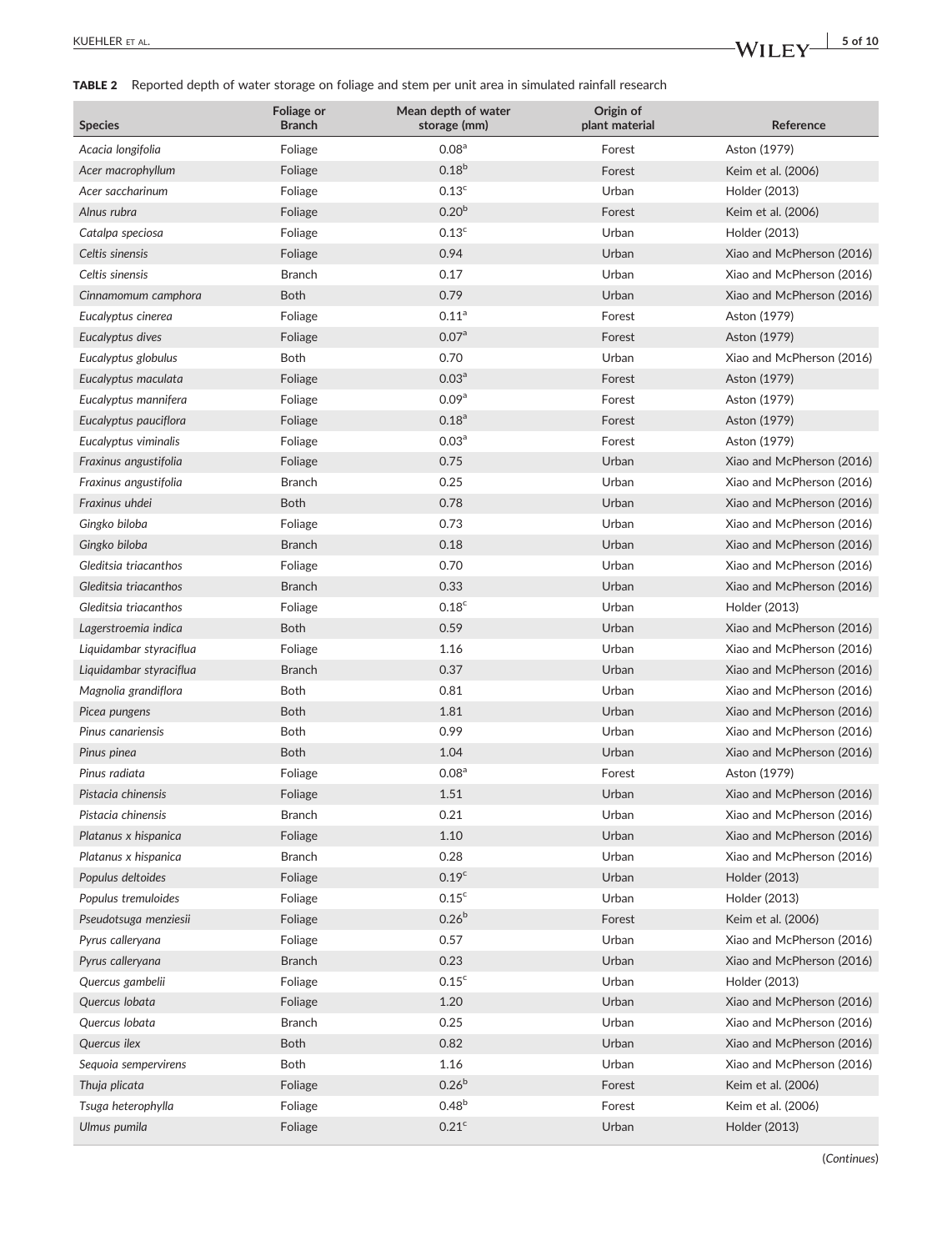## 6 of 10 NATURE TAL. IN THE RESEAL ASSEMBLY TO A LARGE TAL.

#### TABLE 2 (Continued)

| <b>Species</b>  | <b>Foliage or</b><br><b>Branch</b> | Mean depth of water<br>storage (mm) | Origin of<br>plant material | Reference                 |
|-----------------|------------------------------------|-------------------------------------|-----------------------------|---------------------------|
| Zelkova serrata | Foliage                            | 1.05                                | Urban                       | Xiao and McPherson (2016) |
| Zelkova serrata | <b>Branch</b>                      | 0.18                                | Urban                       | Xiao and McPherson (2016) |

 $^{\rm a}$ Depth was calculated by converting water storage in kg to m $^3$ , dividing by leaf area (m $^2$ ), and then converting to mm.

 $^{\rm b}$ Depth was calculated by converting steady-state water storage at 20 mm/hr from g to m $^3$ , dividing by leaf area (m $^2$ ), and then converting to mm.

 $^{\rm c}$ Depth was calculated by converting leaf surface storage in g/m<sup>2</sup> to m $^3$ /m<sup>2</sup>, multiplying by 2 to account for two-sided leaf storage capacity, and then converting to mm.

and regulate stormwater flow that can help permeable surfaces infiltrate runoff more efficiently.

Rainfall intensity has a positive correlation with peak stormwater flow, potentially allowing downstream stormwater practices to work more efficiently after receiving more metered inflows. Trimble and Weitzman (1954) showed that rainfall intensity was reduced under a deciduous forest canopy cover by up to 21% in the summer when leaves are present and 19% during the winter when they are not present. Average maximum 5‐ and 15‐min intensities were reduced during the summer from 1.18 to 1.00 in./hr (5 min) and 0.72 to 0.57 in./hr (15-min), while during the winter, reductions were reported from 0.64 to 0.52 in./hr (5‐min) and 0.37 to 0.31 in./hr (15‐min). They explain that these reductions are dependent on season and rainfall intensity. It was observed that foliated tree canopy reduced intensity more during lower intensity rainfall, less than 0.5 in./hr, while leafless tree canopy was better able to reduce rainfall intensity for storms greater than 0.5 in./hr. They explained that the possible reason for this reduction in effectiveness of leaf‐on canopy during higher intensity rain events could be due to the force of water on the leaves causing a change in leaf orientation directing water stored on the leaf surface downward rather than toward the branch to which the leaf is attached. This would lead to increases in throughfall rather than stemflow. Keim and Skaugset (2003) reported greater rainfall intensity reductions in predominantly coniferous forests in western Oregon and Washington. Peak intensities were reduced by up to 52% in a younger forest stand with homogeneous canopy cover during a late‐summer rain event with peak rainfall intensity approximately 0.8 mm/min. Average intensity reduction was about 27%. Meanwhile, in an old‐growth forest with multiple gaps in the canopy, Keim and Skaugset (2003) observed that rainfall intensity was reduced by up to 83% in an early‐summer storm with peak rainfall intensity near 1.6 mm/min. Average intensity reduction for that event was approximately 36%. Responses were more consistent in the younger stand because of its closed canopy.

Tree canopy detention of rainfall has been shown to increase with rainfall intensity (Keim et al., 2006; Xiao & McPherson, 2016). Keim et al. (2006) showed that foliage can temporarily store greater volume of rainfall with increasing rainfall intensity after canopy saturation. They dismiss the common bucket model concept that essentially states that once tree canopy area capacity for precipitation is reached no more rainfall can be detained. Instead, they offer a conceptual mechanical model for tree canopy interception processes that includes "static canopy storage" and "dynamic storage." Static canopy storage is that water remaining on crown surfaces after rainfall ceases due to a balance between gravitational and interfacial forces, while dynamic storage has to do with changes in momentum due to external forces such as wind and rainfall intensity. This model explains how greater temporary storage capacity of rainfall in tree crowns can be achieved.

To our knowledge, no research investigating rainfall intensity under urban tree canopy cover has been performed. Increased rainfall intensity reduction benefits may be observed in urban environments because open‐grown trees typically have greater above‐ground surface area from branches and leaves compared to forest-grown trees. Using forest‐based models for rainfall intensity could be a good starting point to develop models better suited for representing urban tree canopy cover. Quantifying these benefits could help stormwater managers and planners strategically manage developed watersheds to increase stormwater runoff mitigation efforts.

It should also be noted that throughfall has been shown to continue for a considerable amount of time after a storm event, further demonstrating that rainfall rates under tree canopy are regulated over time (Asadian & Weiler, 2009; Keim et al., 2006; Xiao et al., 2000). This ability of tree canopy to detain rainfall and gradually release it over time provides a type of controlled stormwater flow mechanism. This may be beneficial for metering the volume of water and minimizing overland flow velocity to stormwater infrastructure, thus reducing their incidences of inundation. Because of this delay in throughfall initiation, it is suggested that peak stormwater discharge could also be delayed (Asadian & Weiler, 2009; Xiao et al., 2000). This increased lag time between initiation of rainfall and peak runoff may help stormwater control measures (SCMs) reach their full storage and infiltrative capability. As noted by the small number of studies, this is an area of need for research. In particular, how these local observations of throughfall scale to the flow patterns in the larger watershed is largely not understood.

## 4 | URBAN FORESTS AND PEAK DISCHARGE REDUCTION

If tree canopy retains/detains rainfall and gradually releases throughfall/stemflow over time, we should expect that total peak stormwater discharge would also be reduced in urban watersheds with high percentages of forested land cover. This is likely true for smaller, less intense storms where a higher percentage of rainfall is retained by the tree canopy. However, the benefits of tree canopy are reduced as rainfall volume increases. Although several publications imply that urban forest cover reduces peak stormwater discharge (Asadian & Weiler, 2009; Chair, 2000; Inkilainen et al., 2013; Xiao et al., 2000),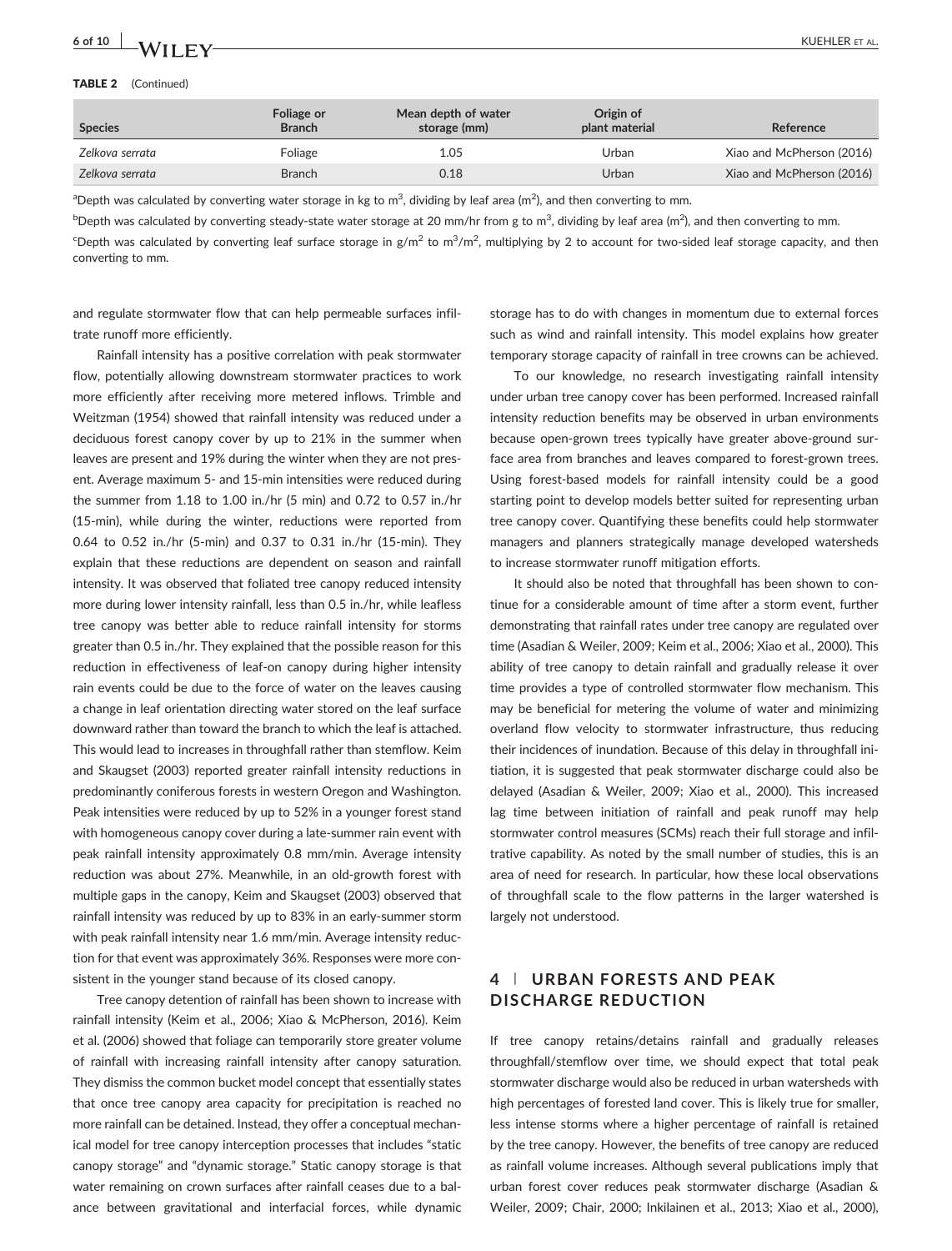no literature could be found that specifically studied this relationship. Peak flow mitigation is a critical element in reducing the number of channel forming events, or events with sufficient magnitude to influence stream channel geometry, in urban streams. Leopold (1968) noted that an increased number of channel forming events is a product of urbanization that is detrimental to stream quality. Thus, migration of the water cycle back to a more natural state by increasing urban tree canopy is a topic worthy of further research.

### 5 | TREES AND SOIL INFILTRATION

It is well established that soil provides greater stormwater storage than tree canopy cover (Anderson, Hoover, & Reinhart, 1976). Soils store large amounts of water, delay flow to receiving waters, and filter pollutants from stormwater runoff. Typical urban development compacts existing soil to provide the necessary structural stability on which to build structures, roads, and so on. Compacted soil loses its ability to store and conduct water as macropores are reduced (Scheyer & Hipple, 2005). Gregory, Dukes, Jones, and Miller (2006) found that compaction due to construction activity reduced infiltration rates on sandy soils in North Central Florida by 70% to 99%. Increasing soil permeability of urban soils not only reduces stormwater runoff volume but also stores water belowground for urban tree use.

Tree root penetration into surrounding soils has been shown to increase water infiltration (penetration of rainfall into soil) and percolation (filtration of stormwater through soil). In a predominantly spruce forest in Switzerland, Lange, Luescher, and Germann (2009) found that tree root density in stagnic soils (soils periodically saturated with ground water) with predominantly clayey subsoil increased soil water storage capacity and preferential infiltration significantly. In a more urban setting, Zadeh and Sepaskhah (2016) reported greater water infiltration under tree canopy compared to soil away from tree canopy by 69–354% on the Shiraz University campus in Iran. The greatest cumulative infiltration was observed in clay loam soils with 37% clay and 34% silt content. Infiltration rates were also reported to increase by 800% under tree canopy in clay loam soil and 283% in sandy loam soil. They speculate that this increase in infiltration is due to the increased presence of roots under tree canopy where channels are formed to allow water to penetrate the soil layer. In a greenhouse study, Bartens, Day, Harris, Dove, and Wynn (2008) showed that the roots of two deciduous tree species grown in compacted clay loam subsoil were able to penetrate the compacted soil and increase infiltration rates by an average of 153% compared to the unplanted controls. The study also showed that the roots of trees growing in structural soil penetrated the underlying compacted clay loam subsoil base and increased infiltration rates by 27‐fold compared to unplanted controls (Bartens et al., 2008). This body of research suggests that tree roots condition soil and increase its ability to infiltrate, store, and percolate stormwater runoff. Inclusion of urban trees in greenspaces around municipalities could help store more runoff and reduce volume to receiving waters. To our knowledge, no research has been carried out to quantify stormwater runoff volume reduction in urban watersheds due to impacts of trees or urban forest systems on a soil's infiltrative capability or water‐holding capacity.

### 6 | URBAN FORESTS AND TRANSPIRATION

Trees remove stored water from soil through their roots and return it to the atmosphere as water vapor primarily via their foliage. This process, transpiration, depends on many environmental (i.e., light, temperature, humidity, wind, and soil moisture) and structural (i.e., species, density, and leaf area) factors. By removing water from the soil, trees free soil pore space such that the total amount of stormwater held by the soil is increased, that is, permitting subsequent rainfall to be stored in the vacated soil pores.

Little research has been performed to quantify the amount of water trees transpire from the soil in urban areas. Modeling transpiration using mean monthly stomatal conductance values, Scharenbroch, Morgenroth, and Maule (2016) reported that trees in parking lot bioretention systems in Chicago, IL, Unites States, accounted for 46–75% of the total water outputs of those practices. They argue that urban trees contribute greatly to green infrastructure practices and are effective in reducing stormwater runoff. In Rotterdam, the Netherlands, using sapflow measurements on five trees and extrapolating data upwards, Jacobs et al. (2015) estimated that the urban forest transpires 26% of the total precipitation over the growing season excluding the leafless and initial leaf-expansion periods early in the growing season. They suggested that this percentage of transpiration city‐wide was low, but concede that their selection of tree species in this study may have affected the overall estimates as transpiration rates by species can be highly variable.

Quantifying transpiration rates at the tree level could be beneficial for engineers when designing green stormwater treatment practices; however, few studies on urban trees have been performed. In a greenhouse study using red maple cultivars in lysimeters, Fair, Metzger, and Vent (2012) reported mean daily transpiration rates of 0.3 to 0.6 mm of water per unit leaf area over a 3‐year period. They found that soil bulk density may be a key factor in transpiration processes. For the first 2 years of the study, they found that transpiration rates were reduced by 70–80% in trees grown in soil compacted to a bulk density of 1.77 g/cm compared to that having a bulk density of 1.64 g/cm. They theorized that these differences may have been caused by higher volumetric water content and greater water availability in the less compacted soil treatment. Using potted Callery pear (Pyrus callyerana) trees, Kjelgren and Montague (1998) reported daily water loss of 1.04 and 0.75 mm per unit leaf area for trees set in a parking lot and turf environment, respectively, in Carbondale, IL, United States. In a follow‐up investigation in Logan, UT, United States, they found that daily water loss for potted green ash (Fraxinus pennsylvanica) transpired between 0.75–2.60 mm of water per unit leaf area in parking lots and 1.52– 2.10 mm on irrigated turf, while Norway maple (Acer platanoides) had a range of 0.49–1.61 and 1.13–1.46 mm in a parking lot and turf environment, respectively. They explained that increased long‐wave radiation from the leaves of trees over parking lot surfaces had a significant effect on transpiration by increasing water flux in temperate areas or by causing stomatal closure in more arid areas. Wang et al. (2012) were able to show that tree canopy transpiration for horse chestnut (Aesculus chinensis) averaged 1.5 mm of water per day per square meter of projected canopy cover area during the growing season (April–October) in Beijing, China. It was observed to be as high as 2.5 mm. They found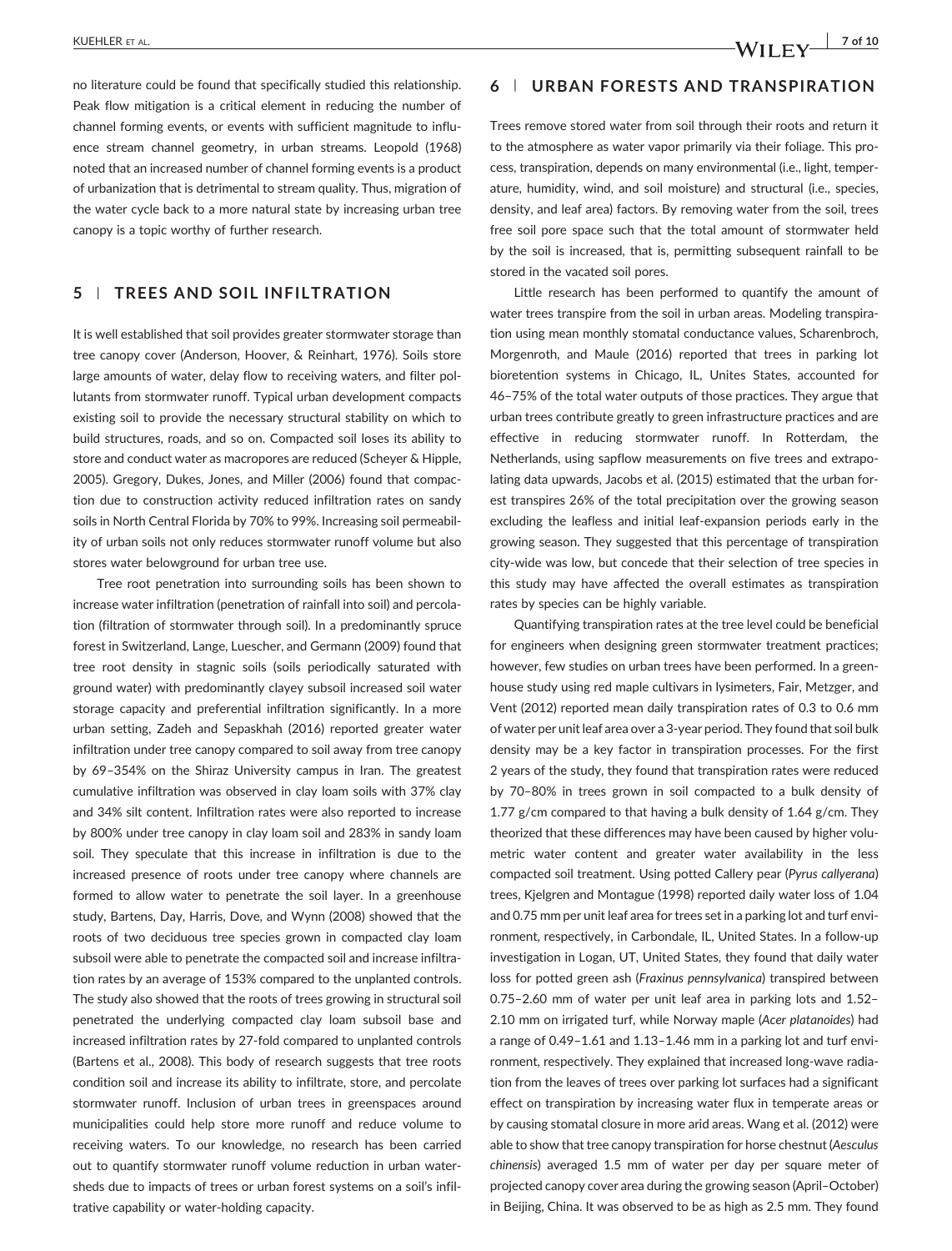that transpiration rates were positively related to LAI, and it was the most important factor affecting transpiration. Chen et al. (2011) found similar results, where four species of trees, grown in urban settings in Liaoning Province, China, transpired an average of 1.4 mm of water per day per unit area of projected canopy cover during late‐summer to early-autumn. They reported that daily transpiration was not significantly correlated with soil moisture content as they found no reduction in transpiration during short periods of drought. This lack of reduction was attributed to deep or extensive lateral root systems allowing the trees to access stored water deeper in the soil profile. In a more Mediterranean climate (Los Angeles, CA, United States), Pataki, McCarthy, Litvak, and Pincetl (2011) found transpiration to be highly variable among species and densities. They reported urban tree transpiration rates on a per ground plot area basis ranging between <0.5 mm per day for non‐native Canary Island pine (Pinus canariensis) and 2 mm per day for native London planetree (Platanus hybrida). For comparison to urban trees, in a forested environment in western North Carolina, Ford, Hubbard, and Vose (2010) reported that deciduous and coniferous species transpired approximately 1.1 and 2.5 mm per day, respectively, per square meter of projected canopy cover area during the growing season (May through September). These transpiration rates correlate well with those of trees in urban settings. Table 3 shows relevant tree canopy and transpiration rate research. Further, green infrastructure technologies such as bioretention areas are constructed such that they receive runoff and thus may act as islands of high soil moisture in the urban environment. How such areas may influence transpiration rates for nearby and/or associated trees is not well understood.

## 7 | URBAN FORESTS AND STORMWATER RUNOFF MODELING

Because of the many environmental, structural, and vegetative variables found in developed areas, it has been difficult to accurately

**TABLE 3** Relevant tree canopy and transpiration research

model the impacts of the urban forest on stormwater runoff mitigation (Wang, Endreny, & Nowak, 2008). Thus, attempts to model the hydrologic influence of the urban forest have been few and have varied in complexity. In a simplified, uncalibrated approach based on the curve number method, Sanders (1986) showed that the tree canopy cover (22%) in Dayton, OH, lowered potential stormwater runoff by approximately 7% for a 6‐hr, 1‐year storm event. By increasing tree canopy cover over non‐paved, permeable areas from 37% to 50%, Sanders (1986) claimed that potential stormwater runoff could be further reduced to 12%. Although promising, such approaches are not mechanistic, instead relying on changes in the curve number based on land use or land cover adjustments. As the curve number method lumps many hydrologic losses, the true impact of the tree canopy (relative to other loss pathways) is obscured. More complex modeling by Wang et al. (2008) involved the Urban Forest Effects–Hydrology (UFORE‐ Hydro) model, a semi-distributed, object-oriented, topographic model developed specifically to study the effects of urban vegetation (tree, shrub, and herbaceous) and impervious surface cover. UFORE‐Hydro has specific routines for interception, allowing isolation of the urban forest as component of the urban hydrologic system. After calibrating a model to existing conditions, Wang et al. (2008) investigated the variability in urban forest hydrologic benefits showing that interception decreases as rainfall intensity increases, decreases as LAI decreases, and increases as evaporation rates increase. Ultimately, the analysis led to an assessment of the effect of increased tree canopy, reporting that increasing canopy cover from 12% to 40% over permeable surfaces decreased stormwater runoff by 2.6% in a Baltimore, MD, watershed. However, total runoff could be reduced by 3.4% if trees over impervious surface cover were increased from 5% to 40%. As this model contains a number of variables related to interception and throughfall, field studies which actually quantify these parameters for urban systems could improve model accuracy.

These few modeling studies further emphasize that increasing tree canopy cover over impervious surfaces may help reduce stormwater

| <b>Species</b>                                                                              | Reported mean<br>daily transpiration<br>rate (mm) | Per unit of<br>measure    | Study type  | Average annual<br>rainfall (mm) | Location                      | Reference                       |
|---------------------------------------------------------------------------------------------|---------------------------------------------------|---------------------------|-------------|---------------------------------|-------------------------------|---------------------------------|
| Acer x freemanii "Armstrong"<br>Acer rubrum "Brandywine"                                    | $0.3 - 0.6$                                       | Leaf area                 | Greenhouse  | $NA^a$                          | Columbus, OH                  | Fair et al. (2012)              |
| Acer platanoides                                                                            | $0.49 - 1.61$                                     | Leaf area                 | Urban field | NA <sup>a</sup>                 | Logan, UT                     | Kjelgren and<br>Montague (1998) |
| Aesculus chinensis                                                                          | 1.5                                               | Projected<br>canopy cover | Urban field | 586                             | Beijing, China                | Wang et al. (2012)              |
| Fraxinus excelsior<br>Tilia x europaea                                                      | 0.83                                              | Projected<br>canopy cover | Urban field | 861                             | Arnhem.<br><b>Netherlands</b> | Jacobs et al. (2015)            |
| Fraxinus pennsylvanica                                                                      | $0.75 - 2.60$                                     | Leaf area                 | Urban field | NA <sup>a</sup>                 | Logan, UT                     | Kjelgren and<br>Montague (1998) |
| Pyrus calleryana                                                                            | $0.74 - 1.04$                                     | Leaf area                 | Urban field | NA <sup>a</sup>                 | Carbondale, IL                | Kjelgren and<br>Montague (1998) |
| Cedrus deodara, Euonymus bungeanus<br>Metasequoia glyptostroboides<br>Zelkova schneideriana | 1.5                                               | Projected<br>canopy cover | Urban field | 550-800                         | Liaoning<br>Province, China   | Chen et al. (2011)              |
| Various                                                                                     | $< 0.1 - 2.2$                                     | Plot ground area          | Urban field | 380                             | Los Angeles, CA               | Pataki et al. (2011)            |
| Deciduous forest, White pine forest                                                         | 1.1, 2.5                                          | Plot ground area          | Rural field | 2014                            | western<br>North Carolina     | Ford et al. (2010)              |

a Average annual rainfall is not applicable because containerized plants were used in study; watering of plants was not dependent on ambient rainfall.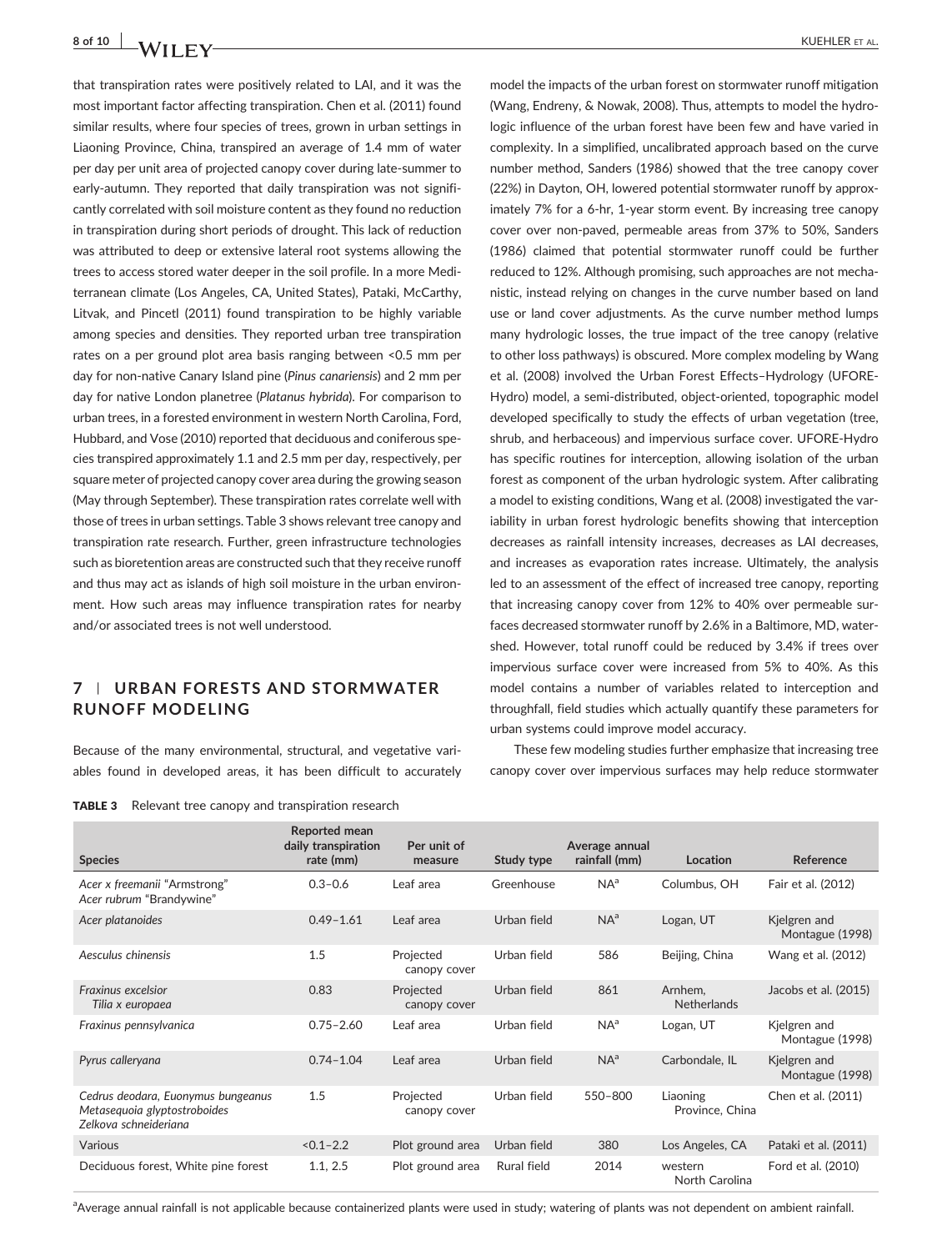runoff, but those effects are modest and vary based on a range of variables. To reduce stormwater runoff adequately, impervious surface cover must be reduced or, at minimum, be routed into SCMs. As such, the tree canopy can be thought of as part of the treatment train of green infrastructure in an urban watershed.

#### 8 | GAPS IN THE RESEARCH

Numerous gaps remain in the body of research on the role of trees in stormwater management. Specific needs based on this review include the following:

- 1. Fundamental research related specifically to urban trees and their contribution to interception and runoff delays across a variety of species and under both leaf on and leaf off conditions. These analyses should be performed for various rainfall intensities in various climatic regions to account for regional differences.
- 2. Understanding how tree canopy cover affects runoff coefficients over impervious as well as permeable surfaces, allowing watershed managers to better account for trees in stormwater design projects.
- 3. Studies which scale the local effects of urban trees to the larger watershed allowing a more holistic understanding of the urban tree canopy effects on hydrology.
- 4. Evaluating the potential for using trees to transpire water from urban stormwater controls. Tree‐specific stormwater controls could be designed which wick water from belowground storage structures (i.e., soil and gravel beds). Using this design, smaller, economical, natural systems could be developed that provide for more belowground storage capacity.
- 5. Policy analyses that allow for the urban tree canopy to be properly integrated into stormwater management decisions and credited by regulators. Currently, regulations are mostly directed toward parcel scale development, leaving little value placed on the larger watershed scale network of green infrastructure, and reducing the value placed on forest connectivity in urban watersheds.

#### 9 | SUMMARY

Forest systems (trees, groundcover, and soil) are an important part of the water cycle. These systems efficiently return water to the atmosphere (via evapotranspiration) and filter pollutants from the runoff (via infiltration and percolation). Thus, returning forest structure to built environments can help mitigate stormwater runoff, improve water quality, and conserve stormwater as a natural resource. Identifying potential areas for tree planting is a first step to increasing canopy cover. Increased tree canopy cover along with larger trees with greater leaf area increases rainfall retention and detention that, in turn, regulates the flow of stormwater runoff.

A strategy to maximize leaf area would be to retain and plant trees that typically have greater leaf area and group smaller, understory

trees beneath taller over‐story trees. Rain dripping off leaves from the taller trees will be intercepted by leaves of the smaller trees below, thereby increasing rainfall retention. This configuration would also be beneficial for reducing rainfall intensity, thus helping to slow stormwater runoff velocity to SCMs and increase their treatment efficiency. The inclusion of vegetative groundcover and mulch could also help to retain stormwater, slow runoff velocity, and provide good soil structure for infiltration, percolation, and root growth. Good soil conditions encourage increased transpiration. By increasing transpiration, more pore space in the soil can be made available to store stormwater, thus decreasing the amount of overland flow stormwater runoff to receiving waters.

Because of the impervious surface cover necessary in urban areas for roads and buildings, the urban forest system alone cannot be expected to mitigate all stormwater runoff problems. It is understood that trees in built environments will not function effectively in all locations, but managing the urban forest to work efficiently with other stormwater management practices (i.e., Green Infrastructure SCMs) where possible could be an asset to stormwater design engineers to help mitigate stormwater runoff and conserve water resources.

#### REFERENCES

- Anderson, H. W., Hoover, M. D., & Reinhart K. G. (1976). Forests and water: Effects of forest management on floods, sedimentation, and water supply. USDA Forest Service General Technical Report PSW‐18/1976. 115 p.
- Asadian, Y., & Weiler, M. (2009). A new approach in measuring rainfall intercepted by urban trees in coastal British Columbia. Water Quality Research Journal of Canada, 44, 16–25.
- Asadian Y. (2010). Rainfall interception in an urban environment, Master of Science Thesis, The University of British Columbia, Vancouver, BC.
- Aston, A. R. (1979). Rainfall interception by eight small trees. Journal of Hydrology, 42, 383–396.
- Bartens, J., Day, S. D., Harris, J. R., Dove, J. E., & Wynn, T. M. (2008). Can urban tree roots improve infiltration through compacted subsoils for stormwater management? Journal of Environmental Quality, 37, 2048–2057.
- Boggs, J. L., & Sun, G. (2011). Urbanization alters watershed hydrology in the piedmont of North Carolina. Ecohydrology, 4, 256–264.
- Carlyle‐Moses, D. E., & Schooling, J. T. (2015). Tree traits and meteorological factors influencing the initiation and rate of stemflow from isolated deciduous trees. Hydrological Processes, 29, 4083–4099. doi:[10.1002/](http://doi.org/10.1002/hyp.10519) [hyp.10519](http://doi.org/10.1002/hyp.10519)
- Chair, J. T. (2000). The hydrological effects of urban forests, with reference to the maritime Pacific Northwest. Technical Bulletin: University of British Columbia, Vancouver, BC.
- Chen, L., Zhang, Z., Li, Z., Tang, J., Caldwell, P., & Zhang, W. (2011). Biophysical control of whole tree transpiration under an urban environment in Northern China. Journal of Hydrology, 402, 388–400.
- Colby, S. L., Ortman, J. M. (2015). Projections of the Size and Composition of the U.S. Population: 2014 to 2060. U.S. Department of Commerce, Economics and Statistics Administration, U.S. Census Bureau, on‐line publication. Retrieved from [http://www.census.gov/](http://www.census.gov/content/dam/Census/library/publications/2015/demo/p25-1143.pdf) [content/dam/Census/library/publications/2015/demo/p25](http://www.census.gov/content/dam/Census/library/publications/2015/demo/p25-1143.pdf)‐1143.pdf (Accessed January 7, 2016)
- Fair, B. A., Metzger, J. D., & Vent, J. (2012). Characterization of physical, gaseous, and hydrologic properties of compacted subsoil and its effects on growth and transpiration of two maples grown under greenhouse conditions. Arboriculture & Urban Forestry, 38(4), 151–159.
- Ford, C. R., Hubbard, R. M., & Vose, J. M. (2010). Quantifying structural and physiological controls on variation in canopy transpiration among